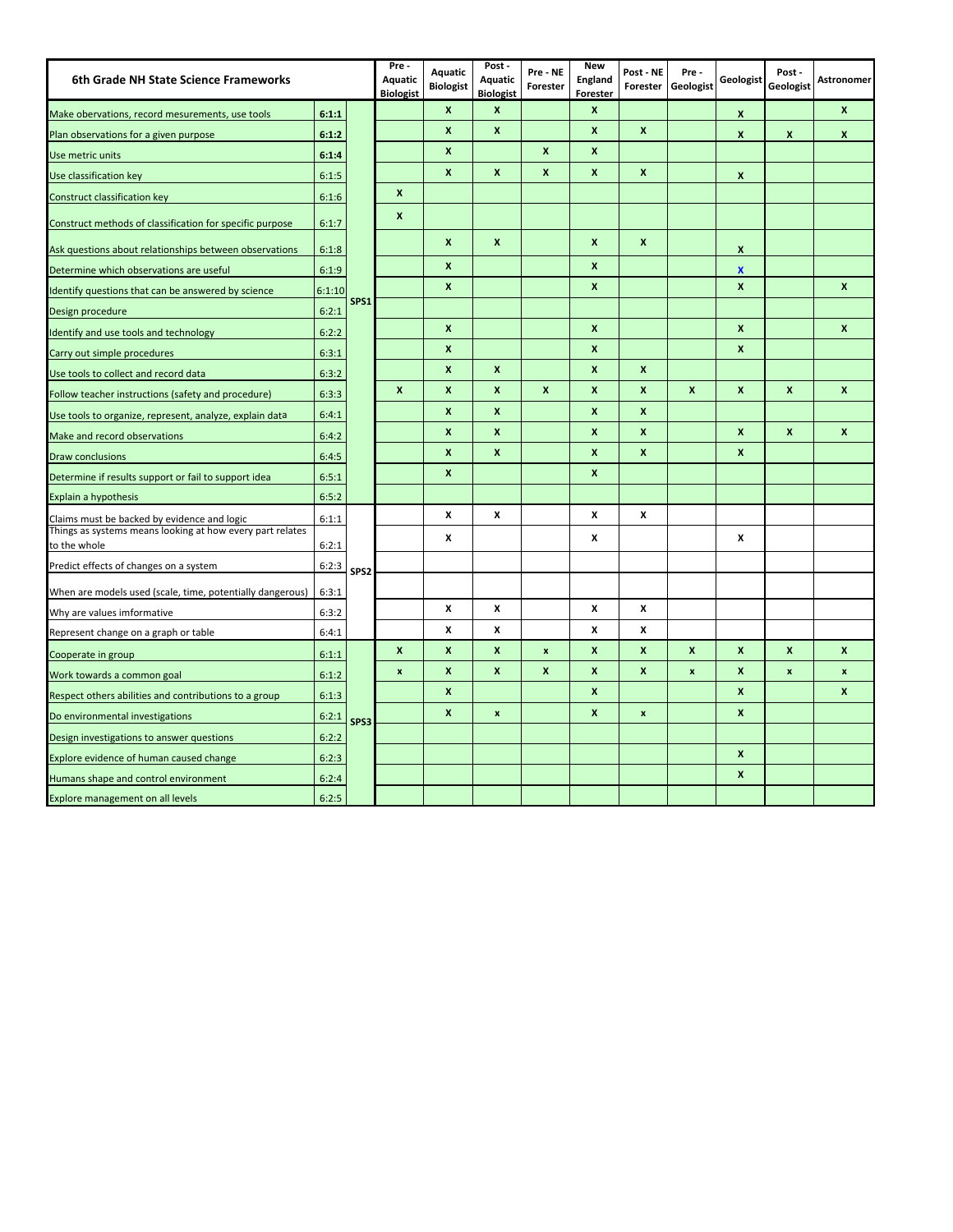| 6th Grade NH State Science Frameworks                                                                               |       |                  | Pre -<br><b>Aquatic</b><br><b>Biologist</b> | Aquatic<br><b>Biologist</b> | Post -<br><b>Aquatic</b><br><b>Biologist</b> | Pre - NE<br>Forester | <b>New</b><br>England<br>Forester | Post - NE<br>Forester | Pre-<br>Geologist  | Geologist    | Post-<br>Geologist | <b>Astronomer</b>  |
|---------------------------------------------------------------------------------------------------------------------|-------|------------------|---------------------------------------------|-----------------------------|----------------------------------------------|----------------------|-----------------------------------|-----------------------|--------------------|--------------|--------------------|--------------------|
| Describe weather - temp. wind precipitation, cloud cover                                                            | 6:1:4 |                  |                                             | X                           | x                                            |                      | x                                 | x                     |                    | X            |                    |                    |
| Renewable vs. non-renewable resource                                                                                | 6:2:1 |                  |                                             |                             |                                              |                      | x                                 | x                     |                    |              |                    |                    |
| Describe and define landforms (river, Mt, coastline)                                                                | 6:2:2 |                  |                                             | X                           |                                              |                      |                                   |                       |                    | x            | x                  |                    |
| Identify landforms on map or digital image                                                                          | 6:2:3 |                  |                                             |                             |                                              |                      |                                   |                       |                    | x            | x                  |                    |
| Images from earth can show change over time                                                                         | 6:4:1 |                  |                                             |                             |                                              |                      |                                   |                       |                    |              |                    | x                  |
| Change in steady, repeditive or irregular ways                                                                      | 6:5:1 | ESS1             |                                             |                             |                                              |                      |                                   |                       |                    |              |                    |                    |
| Some changes on Earth are gradual, some are abrupt                                                                  | 6:5:2 |                  |                                             |                             |                                              |                      |                                   |                       |                    | x            | x                  |                    |
| Soil formation contains living organisms                                                                            | 6:6:1 |                  |                                             |                             |                                              |                      | x                                 |                       |                    |              |                    |                    |
| Identify components that effect texture, fertility, erosion                                                         | 6:6:2 |                  |                                             |                             | x                                            |                      |                                   |                       |                    | X            |                    |                    |
| Describe properties of soil                                                                                         | 6:6:3 |                  |                                             |                             |                                              |                      |                                   |                       | x                  |              |                    |                    |
| Explain properties and importance of water                                                                          | 6:7:1 |                  |                                             |                             |                                              |                      |                                   |                       |                    |              |                    |                    |
| Water had direct effect on Earth lifeforms                                                                          | 6:7:2 |                  |                                             |                             | x                                            |                      |                                   |                       |                    |              |                    |                    |
| Tilt of Earth axis and movement around Sun; seasons                                                                 | 6:2:1 | ESS <sub>2</sub> |                                             |                             |                                              |                      |                                   |                       |                    |              |                    | $\pmb{\mathsf{x}}$ |
| Perception of constellations through history, navigation                                                            | 6:4:2 |                  |                                             |                             |                                              |                      |                                   |                       |                    |              |                    | $\mathbf{x}$       |
| Some form of science is used in most jobs                                                                           | 6:4:1 | ESS4             | x                                           | X                           | x                                            | x                    | x                                 | X                     | $\pmb{\mathsf{x}}$ | x            | X                  | X                  |
| Identify ways in which living things can be grouped and<br>organized                                                | 6:1:1 |                  | X                                           | $\mathbf{x}$                | $\boldsymbol{x}$                             | X                    | $\mathbf{x}$                      | X                     |                    |              |                    |                    |
| Categorize organisms into kingdoms                                                                                  | 6:1:2 | <b>LS1</b>       |                                             |                             |                                              |                      |                                   |                       |                    |              |                    |                    |
| Compare and display data in a variety of formats<br>Determine if results support or fail to support scientific idea | 6:4:3 |                  |                                             | $\boldsymbol{x}$            | $\pmb{\mathsf{x}}$                           |                      | $\pmb{\times}$                    | $\pmb{\mathsf{x}}$    |                    |              |                    |                    |
| test                                                                                                                | 6:5:1 |                  |                                             |                             |                                              |                      |                                   |                       |                    |              |                    |                    |
| Factors influencing #s and kinds of organisms in an                                                                 |       |                  |                                             | X                           |                                              |                      | x                                 |                       |                    |              |                    |                    |
| ecosystem                                                                                                           | 6:1:1 |                  |                                             |                             |                                              |                      |                                   |                       |                    |              |                    |                    |
| Energy transfer through ecosystem = food web                                                                        | 6:2:1 |                  |                                             |                             |                                              |                      |                                   |                       |                    |              |                    |                    |
| Difference between how plants and animals obtain energy                                                             | 6:2:2 | LS <sub>2</sub>  |                                             |                             |                                              |                      |                                   |                       |                    |              |                    |                    |
| Describe photsynthesis and energy storage                                                                           | 6:2:3 |                  |                                             |                             |                                              |                      |                                   |                       |                    |              |                    |                    |
| Individuals interact and depend on each other in an<br>ecosystem                                                    | 6:3:2 |                  |                                             | X                           |                                              |                      | x                                 |                       |                    |              |                    |                    |
| Decomposers role in ecosytems                                                                                       | 6:3:3 |                  |                                             | X                           |                                              |                      | x                                 |                       |                    |              |                    |                    |
| All organisms impact their environment                                                                              | 6:1:1 | <b>LS3</b>       |                                             |                             |                                              |                      |                                   |                       |                    |              |                    |                    |
| Changes in environment affect survival of species                                                                   | 6:1:2 |                  |                                             |                             |                                              |                      |                                   |                       |                    |              |                    |                    |
| Demonstrate use of tools to collect and analyze data                                                                | 6:2:1 | LS5              |                                             | X                           |                                              |                      | x                                 |                       |                    |              |                    |                    |
| Understanding of science is used in most careers                                                                    | 6:4:1 |                  | x                                           | X                           | x                                            | x                    | x                                 | x                     | $\pmb{\mathsf{x}}$ | X            | $\pmb{\mathsf{x}}$ | x                  |
| Physical vs. chemical change                                                                                        | 6:1:1 | PS <sub>2</sub>  |                                             |                             |                                              |                      |                                   |                       |                    | $\mathbf{x}$ |                    |                    |
| <b>Mathematics Frameworks</b>                                                                                       |       |                  |                                             |                             |                                              |                      |                                   |                       |                    |              |                    |                    |
| Measure and uses units appropriately and consistantly                                                               | 4:7   | G&M              |                                             | X                           |                                              | x                    |                                   |                       |                    |              |                    |                    |
| Demonstrate understanding of spatial relationships                                                                  | 4:9   |                  |                                             |                             |                                              |                      |                                   |                       |                    |              |                    |                    |

.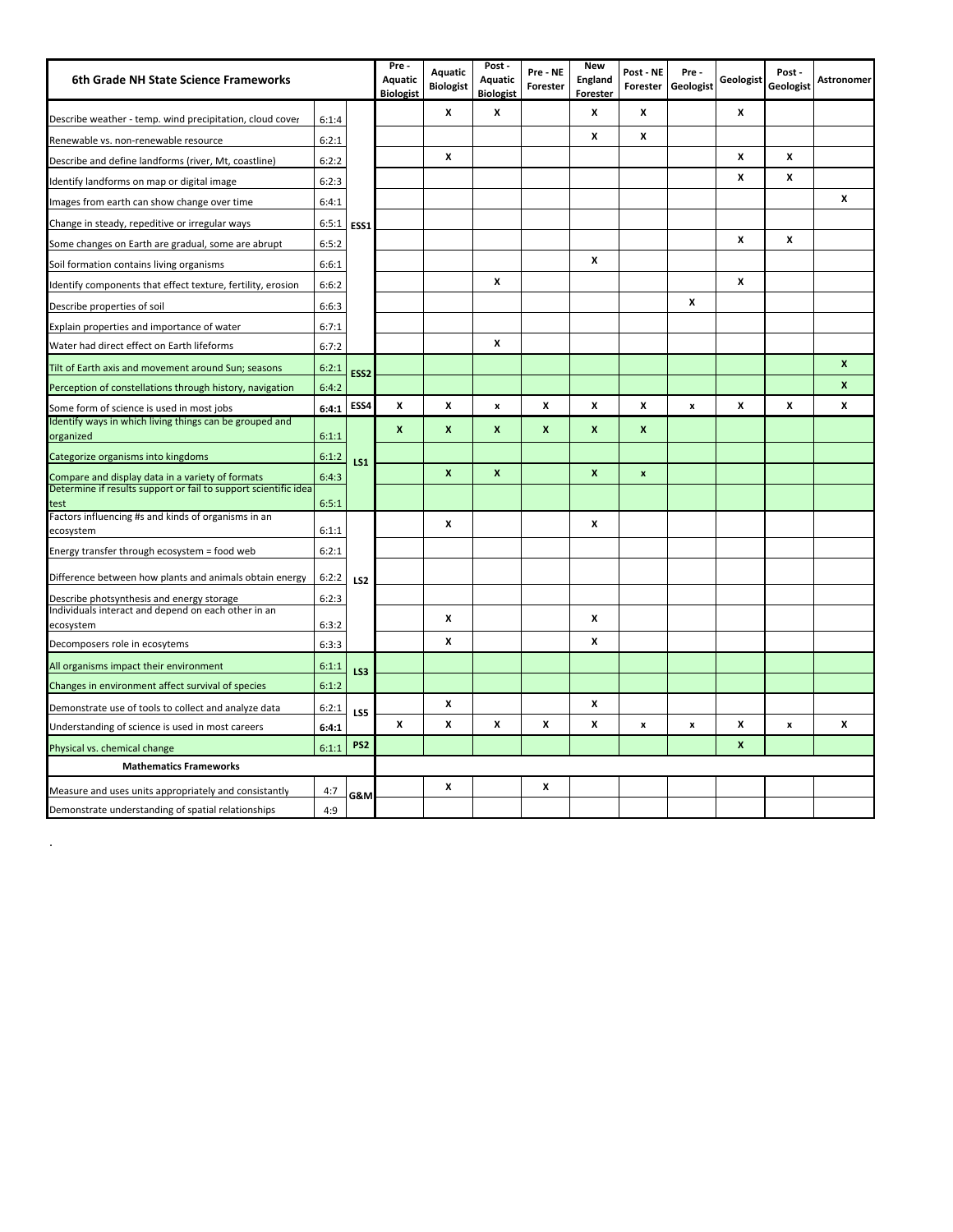| 8th Grade NH State Science Frameworks                                                       |       |                  | $Pre -$<br><b>Aquatic</b><br><b>Biologist</b> | Aquatic<br><b>Biologist</b> | Post -<br>Aquatic<br><b>Biologist</b> | Pre - NE<br>Forester | <b>New</b><br>England<br><b>Forester</b> | Post - NE<br>Forester | Pre-<br>Geologist  | Geologist          | Post-<br>Geologist | Astronomer       |
|---------------------------------------------------------------------------------------------|-------|------------------|-----------------------------------------------|-----------------------------|---------------------------------------|----------------------|------------------------------------------|-----------------------|--------------------|--------------------|--------------------|------------------|
| Use tools, quantitative and qualitative data                                                | 8:1:1 |                  |                                               | $\pmb{\mathsf{X}}$          |                                       |                      | $\pmb{\mathsf{X}}$                       |                       |                    |                    |                    |                  |
| Collect real-time data to add to existing information                                       | 8:1:2 |                  |                                               |                             |                                       |                      | $\pmb{\mathsf{X}}$                       |                       |                    |                    |                    |                  |
| Use tools to draw conclusions and implications based on                                     |       |                  |                                               | $\mathsf{x}$                | $\mathsf{x}$                          |                      | $\mathsf{x}$                             | X                     |                    |                    |                    |                  |
| investigation                                                                               | 8:1:3 |                  | X                                             |                             |                                       |                      |                                          |                       |                    |                    |                    |                  |
| Construct and use dicotomous key                                                            | 8:1:4 |                  |                                               | X                           |                                       |                      | $\pmb{\times}$                           |                       |                    |                    |                    |                  |
| Rephrase questions to be answered by scientific inquiry                                     | 8:1:6 |                  |                                               |                             |                                       |                      |                                          |                       |                    |                    |                    |                  |
| Relationships amoung variables                                                              | 8:1:7 |                  |                                               |                             |                                       |                      |                                          |                       |                    |                    |                    |                  |
| Identify flaws in experiment                                                                | 8:2:3 |                  |                                               |                             |                                       |                      |                                          |                       |                    |                    |                    |                  |
| Use tools to gather data                                                                    | 8:3:2 | SPS1             |                                               | X                           |                                       |                      | $\pmb{\mathsf{x}}$                       |                       |                    |                    |                    |                  |
| Follow teacher instructions (safety and procedure)                                          | 8:3:3 |                  | X                                             | $\pmb{\mathsf{x}}$          | $\pmb{\mathsf{x}}$                    | $\boldsymbol{x}$     | $\pmb{\mathsf{x}}$                       | X                     | $\pmb{\times}$     | $\mathbf{x}$       | $\pmb{\mathsf{x}}$ | $\boldsymbol{x}$ |
| Use tools to collect, organize, represent, analyze, explain data                            | 8:4:1 |                  |                                               | $\pmb{\mathsf{x}}$          |                                       |                      | $\boldsymbol{\mathsf{x}}$                | x                     |                    |                    |                    |                  |
| Identify sources of error                                                                   | 8:4:2 |                  |                                               |                             |                                       |                      |                                          |                       |                    |                    |                    |                  |
| <b>Draw conclusions</b>                                                                     | 8:4:3 |                  |                                               | X                           | $\mathbf{x}$                          |                      | $\boldsymbol{x}$                         | $\mathbf{x}$          |                    |                    |                    |                  |
| Deterimine if results support or refute scientific idea                                     | 8:5:1 |                  |                                               | $\pmb{\times}$              |                                       |                      | $\boldsymbol{\mathsf{x}}$                |                       |                    |                    |                    |                  |
| Evaluate relivance of data collected                                                        | 8:5:2 |                  |                                               | $\pmb{\mathsf{x}}$          | X                                     |                      | $\boldsymbol{\mathsf{x}}$                | $\mathbf{x}$          |                    |                    |                    |                  |
| Determine addition information/obervations needed                                           | 8:5:3 |                  |                                               | X                           |                                       |                      | $\pmb{\mathsf{x}}$                       |                       |                    |                    |                    |                  |
| Make and record observations using a predetermined format                                   | 8:6:1 |                  |                                               | X                           | X                                     |                      | $\pmb{\mathsf{x}}$                       | X                     |                    | $\boldsymbol{x}$   |                    |                  |
| Scientific investications = logic, relivent evidence                                        | 8:1:1 |                  |                                               | x                           | x                                     |                      | X                                        | x                     |                    |                    |                    |                  |
| Knowledge based on science is subject to modification                                       | 8:1:3 |                  |                                               |                             |                                       |                      |                                          |                       |                    |                    |                    |                  |
| Some very old scientific knowledge is still applicable                                      | 8:1:4 |                  |                                               |                             |                                       |                      |                                          |                       |                    |                    |                    |                  |
| Some things can not be tested scientifically (morality issues)                              | 8:1:5 |                  |                                               |                             |                                       |                      |                                          |                       |                    |                    |                    |                  |
| Science can predict results of actions for ethical discision making 8:1:6                   |       | SPS <sub>2</sub> |                                               |                             |                                       |                      |                                          |                       |                    |                    |                    |                  |
| Systems are connected (system has subsystems)                                               | 8:2:1 |                  |                                               | x                           |                                       |                      | X                                        |                       |                    | x                  |                    | x                |
| Output from one system is input to another                                                  | 8:2:2 |                  |                                               | X                           |                                       |                      | X                                        |                       |                    | X                  |                    |                  |
| Describe how objects can store energy (battery or food)                                     | 8:2:5 |                  |                                               |                             |                                       |                      |                                          |                       |                    |                    |                    |                  |
| As complexity increase, use summeries and examples to                                       |       |                  |                                               | x                           |                                       |                      | X                                        |                       |                    | X                  |                    | x                |
| understand                                                                                  | 8:3:4 |                  |                                               | X                           |                                       |                      |                                          |                       |                    | X                  |                    | $\boldsymbol{x}$ |
| Describe cyles (day/night, body temp)<br>Cooperate in group, set, accept, exucute roles and | 8:4:5 |                  |                                               |                             |                                       |                      | X                                        |                       |                    |                    |                    |                  |
| responsibilities                                                                            | 8:1:1 |                  | $\mathbf{x}$                                  | X                           | $\pmb{\mathsf{x}}$                    | $\boldsymbol{x}$     | $\boldsymbol{\mathsf{x}}$                | $\boldsymbol{x}$      | $\pmb{\mathsf{x}}$ | $\boldsymbol{x}$   | $\pmb{\mathsf{x}}$ | $\mathbf{x}$     |
| Work towards common goal                                                                    | 8:1:2 | SPS3             | x                                             | $\pmb{\times}$              | X                                     | X                    | $\pmb{\mathsf{x}}$                       | x                     | x                  | X                  | $\pmb{\mathsf{x}}$ | X                |
| Respect others abilities and contributions to group                                         | 8:1:3 |                  |                                               | X                           | $\pmb{\mathsf{x}}$                    | $\boldsymbol{x}$     | $\boldsymbol{x}$                         | $\pmb{\times}$        | X                  | $\pmb{\mathsf{x}}$ | $\pmb{\mathsf{x}}$ | $\mathbf{x}$     |
| Demonstrate understanding of ethics in scientific inquiry                                   | 8:1:4 |                  |                                               |                             |                                       |                      |                                          |                       |                    |                    |                    |                  |
| Collect real-time data to add to existing information                                       | 8:1:2 |                  |                                               |                             |                                       |                      | X                                        |                       |                    |                    |                    |                  |
| Use charts and diagrams to analyse data                                                     | 8:1:3 |                  |                                               | X                           |                                       |                      | X                                        |                       |                    |                    |                    |                  |
| Make sketchs, graphs, diagrams to explain ideas                                             | 8:3:3 | SPS4             |                                               | X                           |                                       |                      | X                                        |                       |                    |                    |                    |                  |
| Articulate understanding of content though interacting with<br>peers                        | 8:6:3 |                  |                                               | x                           |                                       |                      | x                                        |                       |                    | x                  |                    | x                |
| Develop plan, execute, collect, analyze to answer                                           |       |                  |                                               | x                           |                                       |                      | X                                        |                       |                    |                    |                    |                  |
| question/problem                                                                            | 8:8:1 |                  |                                               |                             |                                       |                      |                                          |                       |                    |                    |                    |                  |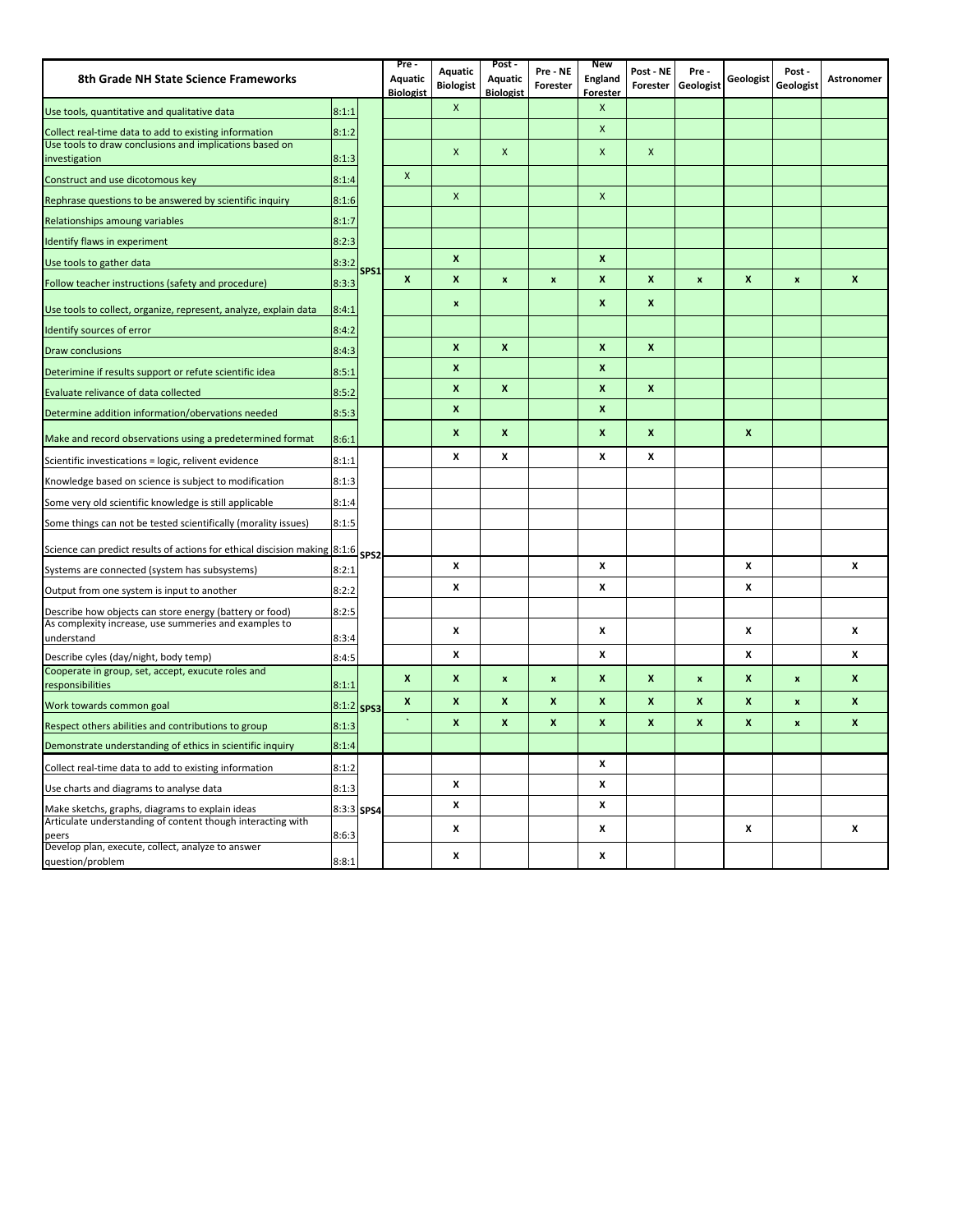| 8th Grade NH State Science Frameworks                                                                     |            |                 | Pre-<br>Aquatic  | Aquatic          | Post -<br>Aquatic | Pre - NE | <b>New</b><br>England | Post - NE | Pre-             | Geologist        | Post -    | <b>Astronomer</b> |
|-----------------------------------------------------------------------------------------------------------|------------|-----------------|------------------|------------------|-------------------|----------|-----------------------|-----------|------------------|------------------|-----------|-------------------|
|                                                                                                           |            |                 | <b>Biologist</b> | <b>Biologist</b> | <b>Biologist</b>  | Forester | <b>Forester</b>       | Forester  | Geologist        |                  | Geologist |                   |
| Water cycle and effect on climate patterns<br>Describe impact of Earth changes of climate (e.g. volcanos, | 8:1:1      |                 |                  |                  |                   |          |                       |           |                  |                  |           |                   |
| temp)                                                                                                     | 8:1:2      |                 |                  |                  |                   |          | X                     |           |                  |                  |           |                   |
| Describe layers of the Earth                                                                              | 8:2:1      |                 |                  |                  |                   |          |                       |           |                  | $\boldsymbol{x}$ |           |                   |
| Use geologic evendence to support - Earth's crust is made of<br>plates                                    | 8:2:2      |                 |                  |                  |                   |          |                       |           |                  | X                |           |                   |
| Layers(fossils) = geologic time, shifts in rocks effect evidence                                          | 8:3:1      |                 |                  |                  |                   |          |                       |           |                  |                  |           |                   |
| Earth's plates move slowly because of mantle                                                              | 8:5:1      |                 |                  |                  |                   |          |                       |           |                  |                  |           |                   |
| Earth events abruptly change Earth's surface                                                              | 8:5:2      |                 |                  |                  |                   |          |                       |           | X                | $\boldsymbol{x}$ |           |                   |
| Differental heating or convection (wind, weather, currents ect.)                                          | 8:5:3      | ESS1            |                  |                  |                   |          |                       |           |                  |                  |           |                   |
| Describe the rock cycle                                                                                   | 8:6:1      |                 |                  |                  |                   |          |                       |           | $\boldsymbol{x}$ | $\boldsymbol{x}$ |           |                   |
| Rocks have evidence of the forces that shaped them                                                        | 8:6:2      |                 |                  |                  |                   |          |                       |           |                  | $\boldsymbol{x}$ |           |                   |
| Sedimentry rock may be made from old organisms                                                            | 8:6:3      |                 |                  |                  |                   |          |                       |           | X                |                  |           |                   |
| Use physical characteristics to infer rock's history                                                      | 8:6:4      |                 |                  |                  |                   |          |                       |           |                  | $\boldsymbol{x}$ |           |                   |
| Watershed                                                                                                 | 8:7:1      |                 |                  | $\boldsymbol{x}$ |                   |          |                       |           |                  |                  |           |                   |
| Physical and chemical properties of water                                                                 | 8:7:2      |                 |                  |                  |                   |          |                       |           |                  |                  |           |                   |
| Water cycle and weather patterns                                                                          | 8:7:3      |                 |                  |                  |                   |          | X                     |           |                  |                  |           |                   |
| Characteristics of the Sun and position in the Universe                                                   | 8:1:1      |                 |                  |                  |                   |          |                       |           |                  |                  |           |                   |
| Motions of the Earth and moon = lunar phases and eclipse                                                  | 8:1:2      |                 |                  |                  |                   |          |                       |           |                  |                  |           | x                 |
| Relationship between moon phases and tides                                                                | 8:1:3      |                 |                  |                  |                   |          |                       |           |                  |                  |           |                   |
| Temporal and positional relationship between Sun, Moon and<br>Earth                                       | 8:1:4      |                 |                  |                  |                   |          |                       |           |                  |                  |           |                   |
| Sun is principle energy source for Earth phenomena                                                        | 8:2:1      |                 |                  | X                |                   |          | x                     |           |                  |                  |           |                   |
| Movents of planets in our Solar System                                                                    | 8:3:1 ESS2 |                 |                  |                  |                   |          |                       |           |                  |                  |           | x                 |
| Effects of gravitational forces on planets and their moons                                                | 8:3:2      |                 |                  |                  |                   |          |                       |           |                  |                  |           |                   |
| Earth and our solar system are unique, evidence of similar                                                |            |                 |                  |                  |                   |          |                       |           |                  |                  |           |                   |
| systems                                                                                                   | 8:3:3      |                 |                  |                  |                   |          |                       |           |                  |                  |           |                   |
| Compare and Contrast planets                                                                              | 8:3:4      |                 |                  |                  |                   |          |                       |           |                  |                  |           |                   |
| Gravitational forces affect objects in the S.S.                                                           | 8:3:5      |                 |                  |                  |                   |          |                       |           |                  |                  |           |                   |
| Technology has lead to changes in perception about solar system 8:4:1                                     |            |                 |                  |                  |                   |          |                       |           |                  |                  |           | x                 |
| Astronomical unit = distance from Earth to Sun                                                            | 8:1:1      |                 |                  |                  |                   |          |                       |           |                  |                  |           |                   |
| Units of measure = light year, astronimical units                                                         | 8:1:2      | ESS3            |                  |                  |                   |          |                       |           |                  |                  |           |                   |
| Universe made of billions of parts, vast distances                                                        | 8:3:1      |                 |                  |                  |                   |          |                       |           |                  |                  |           |                   |
| Calculate temp in degrees C                                                                               | 8:2:1      |                 |                  |                  |                   |          |                       |           |                  |                  |           |                   |
| Creative thinking and economic need shape natural resource use 8:3:1                                      |            | ESS4            |                  |                  |                   |          | x                     |           |                  |                  |           |                   |
| Impact of converting forest to farmland/city etc.                                                         | 8:3:4      |                 |                  |                  |                   |          | x                     |           |                  |                  |           |                   |
| Changes in environment affect survival of individuals and species 8:1:1                                   |            |                 |                  | $\boldsymbol{x}$ |                   |          | X                     |           |                  | $\boldsymbol{x}$ |           |                   |
| Organisms with similar needs compete for resources                                                        | 8:1:2      | LS <sub>2</sub> |                  | X                |                   |          | X                     |           |                  |                  |           |                   |
| <b>Autotrophs</b>                                                                                         | 8:3:1      |                 |                  |                  |                   |          |                       |           |                  |                  |           |                   |
| Explain respiration and differences from photosynthesis                                                   | 8:3:2      |                 |                  |                  |                   |          |                       |           |                  |                  |           |                   |
| Impact of erosion, deforestation, pollution, invasive species etc                                         | 8:1:1      | LS3             |                  |                  |                   |          | x                     |           |                  | X                |           |                   |
| Fossil records provides geologic evidence of past species                                                 | 8:2:1      |                 |                  |                  |                   |          |                       |           |                  | X                |           |                   |
| Response to internal or external stimuli                                                                  | 8:1:2      | LS4             |                  |                  |                   |          |                       |           |                  |                  |           |                   |
| Difference between mixture and pure substance                                                             | 8:1:4      | PS <sub>1</sub> |                  | X                |                   |          |                       |           |                  |                  |           |                   |
| Sun is principle energy source for Earth, affect surface                                                  | 8:3:2      |                 |                  |                  |                   |          |                       |           |                  |                  |           |                   |
| Gravity stronger closer to Earth                                                                          | 8:1:1      | PS <sub>2</sub> |                  |                  |                   |          |                       |           |                  |                  |           | X                 |
| General concepts relating to gravity                                                                      | 8:1:2      |                 |                  |                  |                   |          |                       |           |                  |                  |           |                   |

 $\mathcal{L}(\mathcal{A})$  . The  $\mathcal{L}(\mathcal{A})$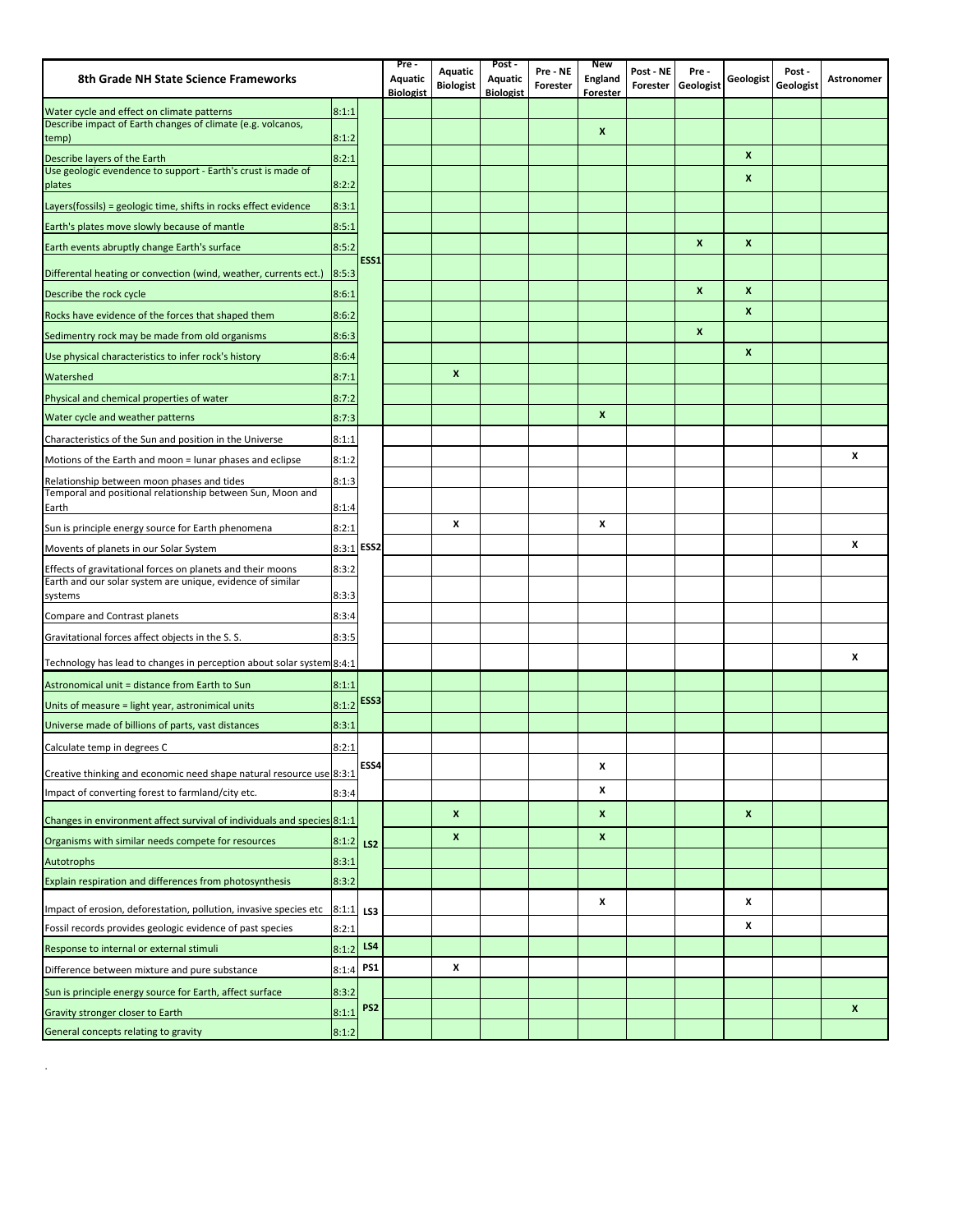| 6th - 8th Grade MA State Science and Technology/Engineering Learning<br><b>Standards</b>                                                                                                          | Pre-<br>Aquatic<br><b>Biologist</b> | Aquatic<br><b>Biologist</b> | Post -<br>Aquatic<br><b>Biologist</b> | Pre - NE<br>Forester | <b>New</b><br>England<br>Forester | Post - NE<br>Forester | Pre -<br>Geologist | Geologist | Post<br>Geologist | Astronomer |   |
|---------------------------------------------------------------------------------------------------------------------------------------------------------------------------------------------------|-------------------------------------|-----------------------------|---------------------------------------|----------------------|-----------------------------------|-----------------------|--------------------|-----------|-------------------|------------|---|
| <b>Earth and Space Science</b>                                                                                                                                                                    |                                     |                             |                                       |                      |                                   |                       |                    |           |                   |            |   |
| Earth's common physical features can be represented with models and maps.                                                                                                                         | $\mathbf{1}$                        |                             | $\mathsf{x}$                          |                      |                                   |                       |                    |           | $\mathsf{x}$      |            |   |
| Layers of the earth include the lithosphere, mantle, and core.                                                                                                                                    | $\overline{2}$                      |                             |                                       |                      |                                   |                       |                    |           |                   |            |   |
| Radiation, conduction, and convection transfer heat through the earth's system.                                                                                                                   | 3                                   |                             |                                       |                      |                                   |                       |                    |           |                   |            |   |
| Energy provided by the sun, global patterns of atmospheric movement, and temperature<br>differences among water, land, and atmosphere are related.                                                | $\overline{4}$                      |                             | X                                     |                      |                                   | X                     |                    |           |                   |            |   |
| Movement of the earth's crustal plates causes both slow and rapid changes in the earth's<br>surface.                                                                                              | 5                                   |                             |                                       |                      |                                   |                       |                    | X         |                   |            |   |
| Earth's surface is built up and torn down by natural processes.                                                                                                                                   | 6                                   |                             | X                                     |                      |                                   | $\mathsf{x}$          |                    | X         | $\mathsf{x}$      |            |   |
| Physical evidence supports theories that the earth has evolved over geologic time.<br>Gravity pulls things toward the center of earth and influences formation/movement of planets                | $\overline{7}$                      |                             |                                       |                      |                                   |                       |                    |           | $\mathsf{x}$      |            |   |
| stars, and S.S.<br>Lunar/solar eclipses, moon phases, tides are related to relative positions of earth, moon, and<br>sun.                                                                         | 8<br>9                              |                             |                                       |                      |                                   |                       |                    |           |                   |            | X |
| Properties and conditions of objects in the solar system and those on Earth.                                                                                                                      | 10                                  |                             |                                       |                      |                                   |                       |                    |           |                   |            |   |
|                                                                                                                                                                                                   |                                     |                             |                                       |                      |                                   |                       |                    |           |                   |            | X |
| Earth's tilt and its revolution around the sun result in uneven heating, causing the seasons.<br>The universe contains many billions of galaxies and each galaxy contains many billions of stars. | 11<br>12                            |                             |                                       |                      |                                   |                       |                    |           |                   |            | X |
| Life Science (Biology)                                                                                                                                                                            |                                     |                             |                                       |                      |                                   |                       |                    |           |                   |            |   |
|                                                                                                                                                                                                   | 1                                   | X                           | X                                     |                      |                                   | X                     |                    |           |                   |            |   |
| Organisms are classified into kingdoms.                                                                                                                                                           |                                     |                             |                                       |                      |                                   |                       |                    |           |                   |            |   |
| Organisms are composed of cells, and many organisms are single-celled.                                                                                                                            | $\overline{2}$                      |                             |                                       |                      |                                   |                       |                    |           |                   |            |   |
| Plant and animal cells have similarities and differences in their major organelles                                                                                                                | $\overline{\mathbf{3}}$             |                             |                                       |                      |                                   |                       |                    |           |                   |            |   |
| Basic functions of living organisms are carried out in cells.                                                                                                                                     | 4                                   |                             | X                                     |                      |                                   |                       |                    |           |                   |            |   |
| Multicellular organisms can be hierarchically organized.<br>General functions of the major systems of the human body, and the interactions of these<br>systems.                                   | 5<br>$\overline{7}$                 |                             |                                       |                      |                                   |                       |                    |           |                   |            |   |
| Give examples in which genetic variation/environmental factors are causes of evolution and                                                                                                        | 8                                   |                             |                                       |                      |                                   |                       |                    |           |                   |            |   |
| organism diversity.                                                                                                                                                                               | $\overline{9}$                      |                             | X                                     |                      |                                   | х                     |                    |           |                   |            |   |
| Sexual reproduction and asexual reproduction.                                                                                                                                                     |                                     |                             |                                       |                      |                                   |                       |                    |           |                   |            |   |
| Genetic variation and environmental factors are causes of evolution and diversity of organisms.                                                                                                   | 10                                  |                             |                                       |                      |                                   |                       |                    |           |                   |            |   |
| Evidence drawn from multiple sources provides the basis of the theory of evolution.                                                                                                               | 11                                  |                             |                                       |                      |                                   |                       |                    |           |                   |            |   |
| Extinction of species is related to a mismatch of adaptation and environment.                                                                                                                     | 12                                  |                             |                                       |                      |                                   |                       |                    |           |                   |            |   |
| Organisms interact and have different functions within an ecosystem that enable it's survival.                                                                                                    | 13                                  | x                           | х                                     |                      |                                   | X                     |                    |           |                   |            |   |
| Roles & relationships among producers, consumers, and decomposers, energy transfer in food<br>web.                                                                                                | 14                                  |                             | х                                     |                      |                                   | х                     |                    |           |                   |            |   |
| Dead plants and animals are broken down by other living organisms                                                                                                                                 | 15                                  |                             | х                                     |                      |                                   | х                     |                    |           |                   |            |   |
| Producers use energy from sunlight to make sugars through photosynthesis.                                                                                                                         | 16                                  |                             |                                       |                      |                                   | X                     |                    |           |                   |            |   |
| Ecosystems have changed through geologic time in response to various influences.                                                                                                                  | 17                                  |                             |                                       |                      |                                   |                       |                    |           | х                 |            |   |
| Biological evolution accounts for species diversity developed over generations.                                                                                                                   | 18                                  |                             |                                       |                      |                                   |                       |                    |           |                   |            |   |
| <b>Physical Science (Chemistry and Physics)</b>                                                                                                                                                   |                                     |                             |                                       |                      |                                   |                       |                    |           |                   |            |   |
| Weight is the amount of gravitational pull on an object and is distinct from mass.                                                                                                                | $\mathbf{1}$                        |                             |                                       |                      |                                   |                       |                    |           |                   |            |   |
| Volume and mass are distinct components of density.                                                                                                                                               | $\overline{2}$                      |                             |                                       |                      |                                   |                       |                    |           |                   |            |   |
| Appropriate tools and use of significant digits are needed to measure volume and mass.                                                                                                            | $\overline{3}$                      |                             |                                       |                      |                                   |                       |                    |           |                   |            |   |
| Mass is conserved in a closed system.                                                                                                                                                             | $\overline{4}$                      |                             |                                       |                      |                                   |                       |                    |           |                   |            |   |
| Elements combine in many ways to produce compounds that make up living and nonliving                                                                                                              | 5                                   |                             |                                       |                      |                                   |                       |                    |           |                   |            |   |
| things.<br>Differences between mixtures and pure substances.                                                                                                                                      | 8                                   |                             | $\boldsymbol{\mathsf{x}}$             |                      |                                   |                       |                    |           |                   |            |   |
| Differentiate between physical changes and chemical changes.                                                                                                                                      | 10                                  |                             |                                       |                      |                                   |                       |                    |           | $\mathsf{x}$      |            |   |
| An object's motion can be described by its position, direction of motion, and speed.                                                                                                              | 11                                  |                             |                                       |                      |                                   |                       |                    |           |                   |            |   |
| Distance vs. time graphs for constant speed.                                                                                                                                                      | 12                                  |                             |                                       |                      |                                   |                       |                    |           |                   |            |   |
| Differentiate between potential and kinetic energy.                                                                                                                                               | 13                                  |                             |                                       |                      |                                   |                       |                    |           |                   |            |   |
| Temperature change results from adding or taking away heat energy from a system.                                                                                                                  | 14                                  |                             | $\boldsymbol{\mathsf{x}}$             |                      |                                   | X                     |                    |           |                   |            |   |
| Heat moves in predictable ways, moving from warmer to cooler objects until reaching<br>equilibrium.                                                                                               | 16                                  |                             | X                                     |                      |                                   | X                     |                    |           |                   |            |   |